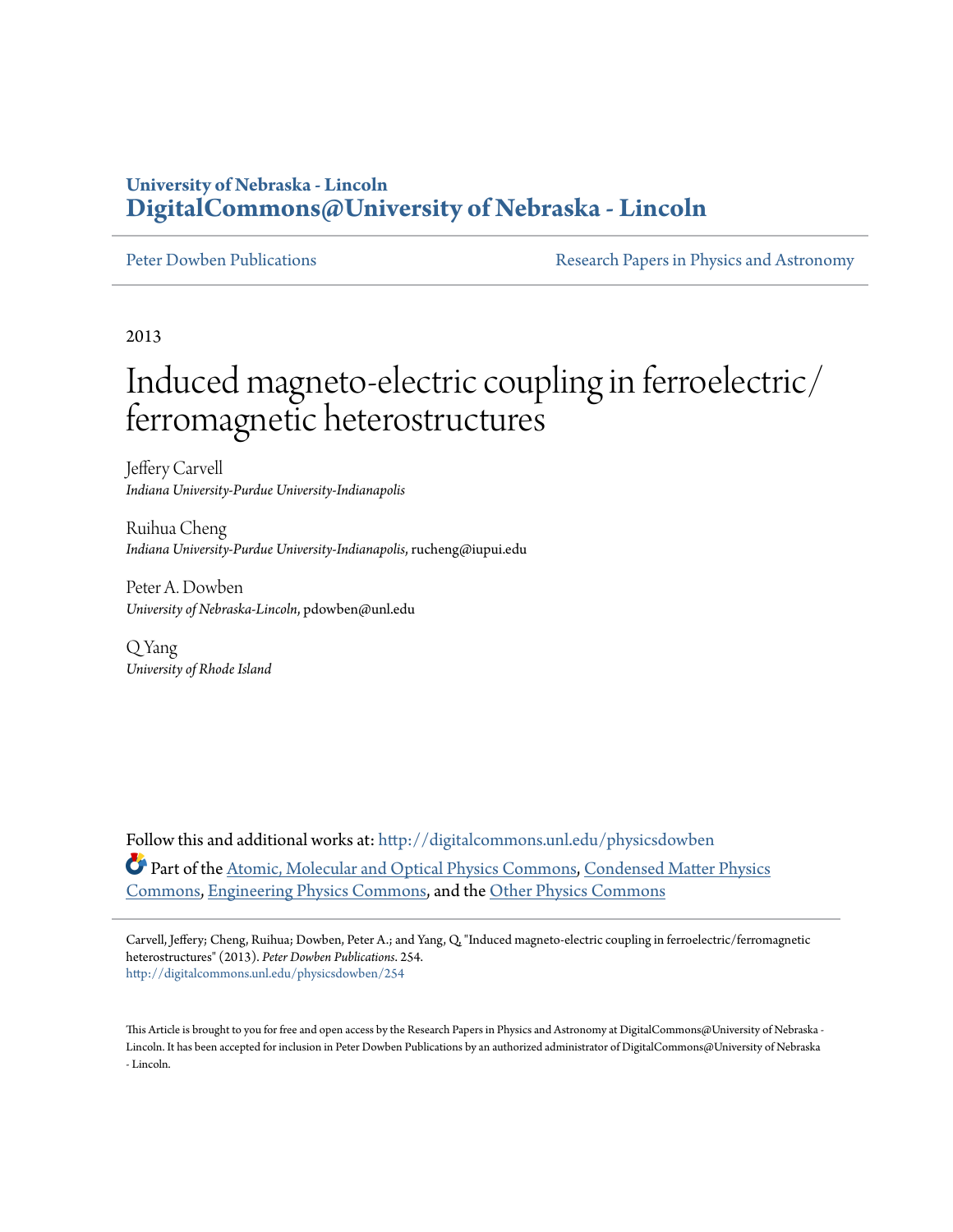

## [Induced magneto-electric coupling in ferroelectric/ferromagnetic](http://dx.doi.org/10.1063/1.4818455) [heterostructures](http://dx.doi.org/10.1063/1.4818455)

Jeffrey Carvell,<sup>1</sup> Ruihua Cheng,<sup>1,a)</sup> P. A. Dowben,<sup>2</sup> and Q. Yang<sup>3</sup>

<sup>1</sup>Department of Physics, Indiana University-Purdue University-Indianapolis, 402 N Blackford St., Indianapolis, Indiana 46202, USA

 $^2$ Department of Physics and Astronomy, Nebraska Center for Materials and Nanoscience, University of Nebraska-Lincoln, Theodore Jorgensen Hall, 855 North 16th Street, Lincoln, Nebraska 68588-0299, USA  $^3$ Department of Electrical and Computer Engineering, University of Rhode Island, 4 East Alumni Avenue, Kingston, Rhode Island 02881-0805, USA

(Received 2 May 2013; accepted 18 July 2013; published online 13 August 2013)

Using an external magnetic field, we have demonstrated room temperature control of the electric polarization of a ferroelectric polymer, polyvinylidene fluoride (PVDF), in an artificial multiferroic structure. For ferroelectric PVDF polymer thin films in an iron-PVDF-iron heterostructure, both the ferroelectric coercivity and polarization display a hysteresis dependence on the external magnetic field. We also find that the thickness of the PVDF layer has an effect on the magnetoelectric coupling in our samples. We observe a giant magnetoelectric coupling with values as large as 3700 V/cm Oe to 41700 V/cm Oe. © 2013 AIP Publishing LLC. [\[http://dx.doi.org/10.1063/1.4818455](http://dx.doi.org/10.1063/1.4818455)]

Materials with combined ferroelectric and ferromagnetic properties or magneto-electric (ME) coupling effects $1-3$  are promising candidates for information technol-ogy and device fabrication.<sup>[4](#page-4-0)</sup> Preparation and characterization of multiferroic materials in which ferroelectricity and ferromagnetism coexist have attracted much interest in research for functionalized materials and devices. They present the possibility of electrically controlled magnetic memory devices<sup>[5,6](#page-4-0)</sup> and, conversely, magnetically manipu-lated electric devices.<sup>[7](#page-4-0)</sup> Room temperature manipulation of magnetically ordered states by electrical means is among the most promising approaches towards developing novel spin-tronics devices.<sup>[8–16](#page-4-0)</sup> The reported values for the magnetoelectric coupling sensitivity range from  $1 \text{ V}/(\text{cm} \text{Oe})^{17}$  to  $6 \text{ V}/\text{C}$ (cm Oe),  $^{18}$  21 V/(cm Oe),  $^{19}$  and up to 720 V/(cm Oe) at resonance.<sup>20</sup> More reports show that magneto-electric heterostruc-tures display both large magneto-electric voltage coefficients<sup>[21](#page-4-0)</sup> and extreme low magnetic noise.<sup>[22](#page-4-0)</sup> For a more practical high sensitivity magnetic sensor or voltage control of magnetization, the coupling at room temperature has to be optimized and increased for device applications.

Using organic ferroelectrics, in combination with ferromagnetics, could lead to revolutionary device applications due to their intrinsic low-cost, lightweight, and flexible features. The magneto-electric coefficients in organic structure have been reported to be 5.45 V/(cm Oe) for the organic ferroelectric elemental ferromagnetic heterostructures. $23,24$  The magneto-electrical response of the organic ferroelectric polyvinylidene fluoride trifluoroethylene (PVDF-TrFE) matrix composite, with dispersed magnetic ferromagnetic  $\text{CoFe}_2\text{O}_4$ (CFO) nanoparticles, had a magneto-electric coefficient of  $\sim$ 40 mV/(cm Oe).<sup>25</sup> A relatively large magneto-electric response is reported in multiferroic nanocomposite films

composed of magnetic  $\text{Ni}_{0.5}\text{Zn}_{0.5}\text{Fe}_2\text{O}_4$  (NZFO) nanoparticles embedded into a poly(vinylidene-fluoride) copolymer matrix[.26](#page-4-0) Promisingly, a much larger direct magneto-electric coupling of 300 V/(cm Oe) has been reported in laminated composites of polyvinylidene fluoride (PVDF) and Metglas.<sup>27</sup>

Here, we report the discovery of a giant ME coupling effect at room temperature, which is larger than the reported values, in multiferroic heterostructures by sandwiching a layer of PVDF ferroelectric polymer between two ferromagnetic iron thin films. This giant ME coupling effect is not due to simple strain effects alone. Our new results of the organic multiferroic heterostructures have potential applications for low cost high sensitivity magnetic sensors and nonvolatile memory elements without the large current densities and power consumption. To study artificial multiferroics that are based on organic ferroelectrics, we synthesized multiferroic heterostructures, shown as Fig. [1,](#page-2-0) consisting of a ferromagnetic iron layers sandwich with ferroelectric PVDF polymer layer, i.e., Fe/PVDF/Fe. Very thin Al layers (with thickness of only 3 nm) were added to avoid interdiffusion between Fe and PVDF layers with the goal of improving the magneto-electric coupling. Samples were fabricated using physical vapor deposition for magnetic layers and the Langmuir–Schaefer film fabrication method for PVDF layers as described in previous experiments. $28,29$  The thickness of each sample is precisely controlled and calibrated. A Radiant Technology Precision ferroelectric measurement system was used to measure the polarization versus electric field hysteresis loops of all the samples. Each sample was placed between the pole pieces of an electromagnet with the external magnetic field applied parallel to the sample surface. By applying an external magnetic field, we were able to control the electric polarization of the ferroelectric PVDF layer.

Fig. [2\(a\)](#page-2-0) shows a set of polarization versus electric field a)Email: [rucheng@iupui.edu](mailto:rucheng@iupui.edu) (P-E) hysteresis loops measured under different magnetic

 This article is copyrighted as indicated in the article. Reuse of AIP content is subject to the terms at: http://scitation.aip.org/termsconditions. Downloaded to IP: 129.93.17.210 On: Wed, 05 Aug 2015 23:49:15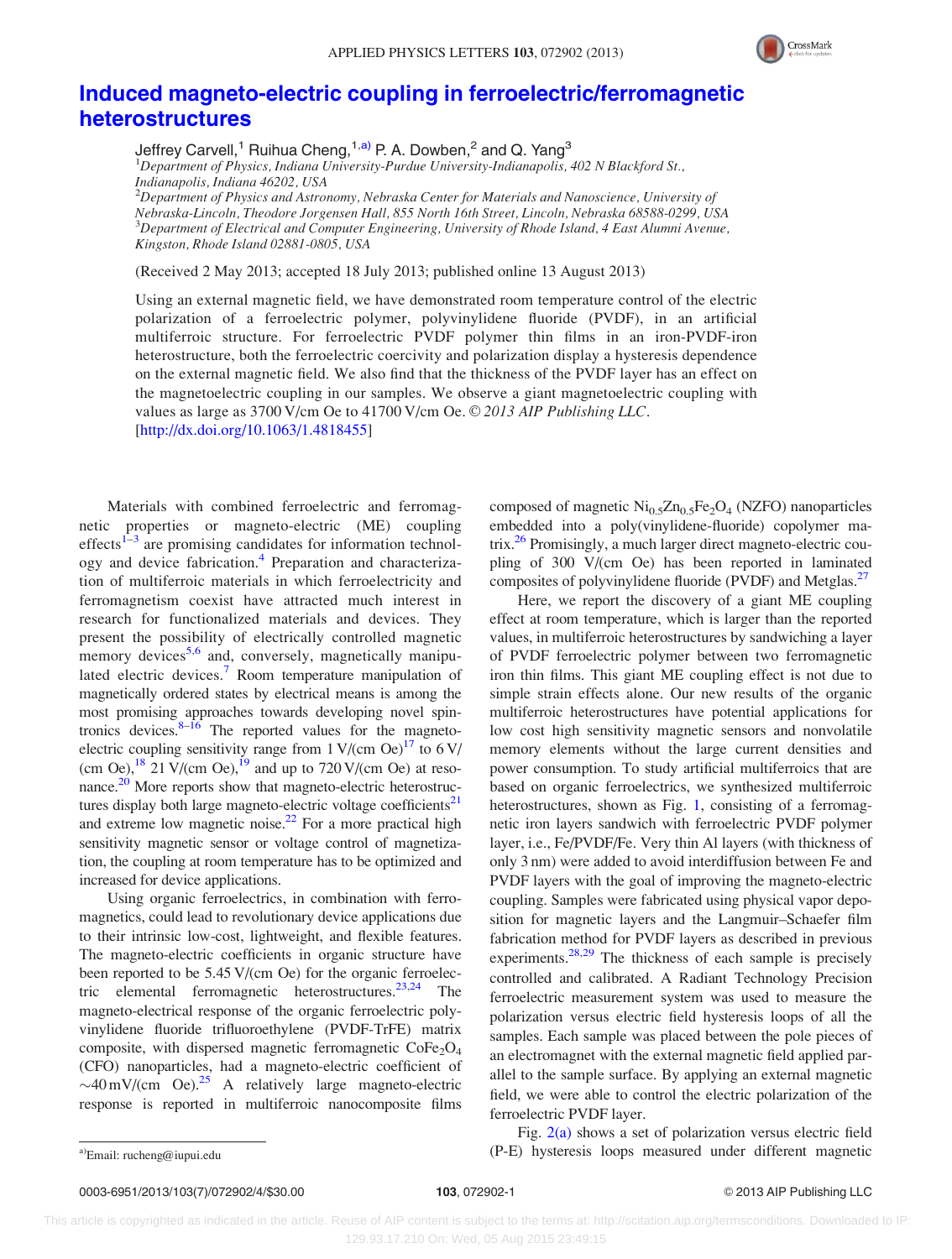<span id="page-2-0"></span>

FIG. 1. Schematic of multilayer ferromagnetic Fe/ferroelectric PVDF/ferromagnetic Fe heterostructure sample. The magnetic field used to magnetize magnetic layers was applied in parallel with the sample. The electric field used to characterize the ferroelectric properties of PVDF layer was applied perpendicular to the sample as shown in the graph.

fields for a multilayer sample with the key structure of Fe(80 nm)/PVDF(52 nm)/Fe(26 nm). Here the external magnetic field was varied from  $-930$  Oe to 930 Oe and then returned from 930 Oe to  $-930$  Oe. Under this magnetic field, the ferromagnetic Fe layer can be fully saturated based on our magnetometer measurements on Fe thin films. Each P-E loop was recorded under a constant magnetic field applied in parallel to the sample, as noted. It is clear that the ferroelectric properties of the PVDF polymer thin film strongly depend upon the applied magnetic field.

This dependence of the PVDF thin film ferroelectric properties is not simply on the magnitude of the external magnetic field, but also on the direction of the magnetic field. The energy product (area under P-E loop) shows a minimum at  $-930$  Oe which then increases with external magnetic field. When the magnetic field is applied at  $-930$  Oe, as shown in Fig.  $2(a)$ , the polarization can be saturated at 6.8 MV/m, while the polarization switches with a characteristic coercivity of 4.3 MV/m. As the applied magnetic approaches to zero, the electric polarization of the PVDF polymer layer saturates at electric field of 8.4 MV/m, and the characteristic coercivity is then seen to occur with a 5.5 MV/m field (labeled as 0 up).

The PVDF polymer polarization becomes hard to saturate and flip with magnetic field changed from  $-930$  Oe to 930 Oe. The P-E loop taken at 930 Oe magnetic field shows that the polarization can be saturated at an electric field of 10.8 MV/m and it can be flipped at 7.9 MV/m. While this influence of the external magnetic field is extremely reproducible over many cycles, after the initial cycle, as described above, when the applied magnetic field is returned to zero from maximum field, the electric polarization saturates at electric field of 8.9 MV/m and the coercivity is at 6.9 MV/m electric field. The P-E loop taken at this zero magnetic field (labeled as 0 down in Fig.  $2(a)$  is different from the results taken at the zero magnetic field following an  $-930$  Oe applied field (labeled as 0 up). This training effect means that the P-E loop taken at zero magnetic field depends on history. In order to characterize the magneto-electric coupling of the sample, at a bias electric field of 6.0 MV/m, we studied the polarization versus magnetic field, shown in Fig. 2(b). It can be clearly seen that the electric polarization shows hysteresis with the applied external magnetic field.

Because of the fabrication methodology for these Fe/ PVDF/Fe heterostructures, the top and bottom PVDF interfaces differ significantly. The difference between the two Fe/ PVDF/Fe interfaces is also evident in the difference in the coercive field that indicates that the ferroelectric dipoles do have a slightly favored asymmetry in the favored dipole direction. This is a common observation, especially with thin organic ferroelectric layers, and it is also expected on theoretical grounds given differences in the two Fe/PVDF/Fe interfaces.<sup>[30](#page-4-0)</sup> From Fig.  $2(a)$ , it is evident that the polarization hysteresis at -930 Oe results in a smaller coercive field than  $+930$  Oe indicating the polarity dependence of ferroelectric properties on external magnetic field. To better understand this feature, we have plotted the ferroelectric coercivity of the PVDF polymer in the Fe(80 nm)/PVDF(52 nm)/ Fe(26 nm) heterostructure under different magnetic fields as shown in Fig.  $3(a)$ . The ferroelectric coercivity shows hysteresis that very clearly depends upon the applied external magnetic field. It is also clear that there is significant magnetoelectric coupling presented in our Fe/PVDF/Fe heterostructures, and it is also evident that the coupling strength depends upon the PVDF film thickness. The variation in the magneto-electric coupling strength in each of the samples is evident from,  $\Delta E_C$  (labeled as the black arrow in Fig. [3\(a\)](#page-3-0), the width of the hysteresis curve of  $E_C$  versus magnetic field



FIG. 2. (a) P-E hysteresis loops of the Fe (80 nm)/PVDF (52 nm)/Fe (26 nm) heterostructure measured under different applied magnetic fields. (b) The polarization of the PVDF polymer as a function of the applied magnetic field at an electric bias field of 6.0 MV/m.

This article is copyrighted as indicated in the article. Reuse of AIP content is subject to the terms at: http://scitation.aip.org/termsconditions. Downloaded to IP: 129.93.17.210 On: Wed, 05 Aug 2015 23:49:15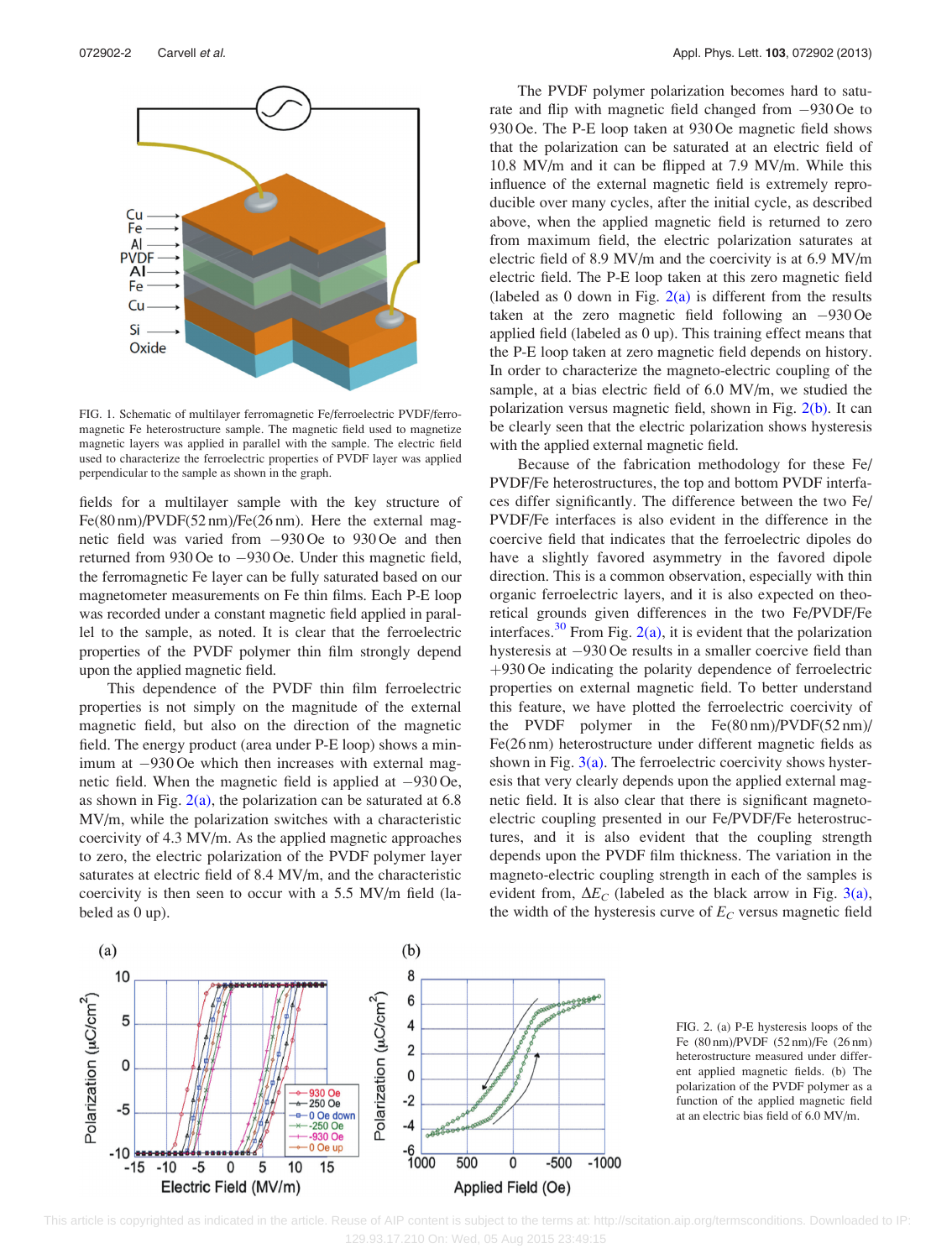<span id="page-3-0"></span>

FIG. 3. (a) Electric coercivity of the Fe (80 nm)/PVDF (52 nm)/Fe (26 nm) heterostructure as a function of the applied magnetic field, showing that the coercivity of the PVDF layer hysterically depends on the magnetic field. Figure (b) shows,  $\Delta E_C$  (indicated with arrows in (a)), the width of the coercivity hysteresis under magnetic field as a function of PVDF layer thickness.

graph evaluated at H = 0 field. This width  $\Delta E_C$  indicates the effect of the magnetic field on the ferroelectric properties and it has been plotted as a function of PVDF thickness as Fig. [2\(b\)](#page-2-0).  $\Delta E_C$  displays a strong dependence on the PVDF thickness, as shown in Fig. 3, where  $\Delta E_C$  increased by 4 times when the thickness of PVDF is doubled. The comparable results for fixed PVDF thickness, exhibits a relatively smaller dependence of  $\Delta E_C$  on the thickness of Fe layer, as shown in Fig. 4, where  $\Delta E_C$  decreased about twice when the thickness of Fe layer is doubled.

The magneto-electric coupling strength is evident in the width of  $\Delta E_C$ : the wider  $\Delta E_C$ , the stronger the magnetoelectric coupling strength. It can be seen that as the PVDF thickness increases, the width  $\Delta E_C$  from the  $E_C$ -H hysteresis loops also increases, so the magneto-electric coupling strength increases as the PVDF thickness increases. This cannot be explained by the simple strain effect. A magnetostriction stress is kept the same for all our samples by keeping the iron layers thickness unchanged. When this same stress (or pressure) is applied to a thicker PVDF layer, the magneto electric coupling effect is expected to be smaller which contradicts our observed data. Second, and more importantly, magnetostriction does not depend on the polarity of magnetic field, however, our data shows clearly dependence on the polarity of the magnetic field. We believe the magneto-electric coupling effect is charge related. The



FIG. 4. (a) Electric coercivity of the Fe (80 nm)/PVDF (35 nm)/Fe (39 nm) heterostructure as a function of the applied magnetic field. We vary the top ferromagnetic Fe layer thickenss, and (b) shows,  $\Delta E_C$  (indicated with arrows in (a)), the width of the coercivity hysteresis under magnetic field as a function of Fe layer thickness.

magnetic field generated by magnetized Fe is much larger than the external applied magnetic field and we estimated it is around 2 Tesla based on the complete magnetization of Fe layer. This generated magnetic field can exert a Lorenz force on rotating dipoles of PVDF and affect the rotation speed of those dipoles, while the electric dipoles of PVDF can influence the magnetization in the iron layers, as suggested by prior work. $23-26$  The direction of this force is either long centripetal or centrifugal direction and it does depend on the polarity of the magnetic field. So the magnetic field could either hinder or stimulate the rotation of electric dipoles, leading to an increase or a decrease of the electric coercivity when the external magnetic field direction is flipped. As a result of that, this additional force can affect and tune the polarization properties of the PVDF layer.

Interdiffusion of iron into the PVDF at the other Fe/ PVDF interface is possible, $28,29$  so we have added Al layers to minimize the diffusion in order to improve the magnetoelectric coupling effect. To verify our study, we have performed similar measurements on reference samples which are PVDF layers sandwiched by Al layers with Fe magnetic layers absent and samples which are PVDF layers sandwiched by Fe magnetic layers with Al layers absent. We noticed that for samples with Fe layers absent the ferroelectric properties of PVDF of those samples do not depend on the external magnetic field at all. For samples with Al layers absent, the ferroelectric properties of PVDF show less magneto-electric coupling strength. Our observed magneto-electric coupling is absolutely due to the heterostructure. Because Fe magnetic layers generate a huge local magnetic field at the interface and this field is much larger than the external magnetic field, this is why the giant magneto-electric coupling can be observed at room temperature with relatively small magnetic field. The added thin Al layers can produce native  $Al_2O_3$ which could minimize the leakage and pinholes in our samples. The results on the reference samples suggest that the observed magneto-electric coupling cannot be due to the deflection of leakage current.

The linear term for the magneto-electric coupling is often used to characterize the performance of a magnetoelectric material, and is defined  $as^{31,32}$  $as^{31,32}$  $as^{31,32}$ 

$$
\alpha_E = \frac{\Delta E}{\Delta H} \tag{1}
$$

and this quantifies the response of a ferroelectric layer, such as in our heterostructures, to the applied magnetic field. The linear magneto-electric coefficient  $\alpha_E$  has been estimated as a function of the PVDF ferroelectric layer thickness. According to Fig. [2\(b\)](#page-2-0) showing the polarization dependence on external magnetic field, we calculated the electric field change due to polarization change with applied magnetic field. The values of magneto-electric coupling coefficient  $\alpha_F$ for our samples are estimated to be  $3700 \pm 400$  V/(cm Oe),  $30\,000\,\text{V}/(\text{cm}\, \text{Oe})$ , and  $41\,700 \pm 2200\,\text{V}/(\text{cm}\, \text{Oe})$ , for samples with a PVDF layer thickness of 35 nm, 52 nm, and 70 nm, respectively. These giant  $\alpha_E$  values for the magnetoelectric coefficient are almost 50 times higher than previously reported. $20,27$  This points a way to increasing the magneto-electric effect: construct multiferroics from organic